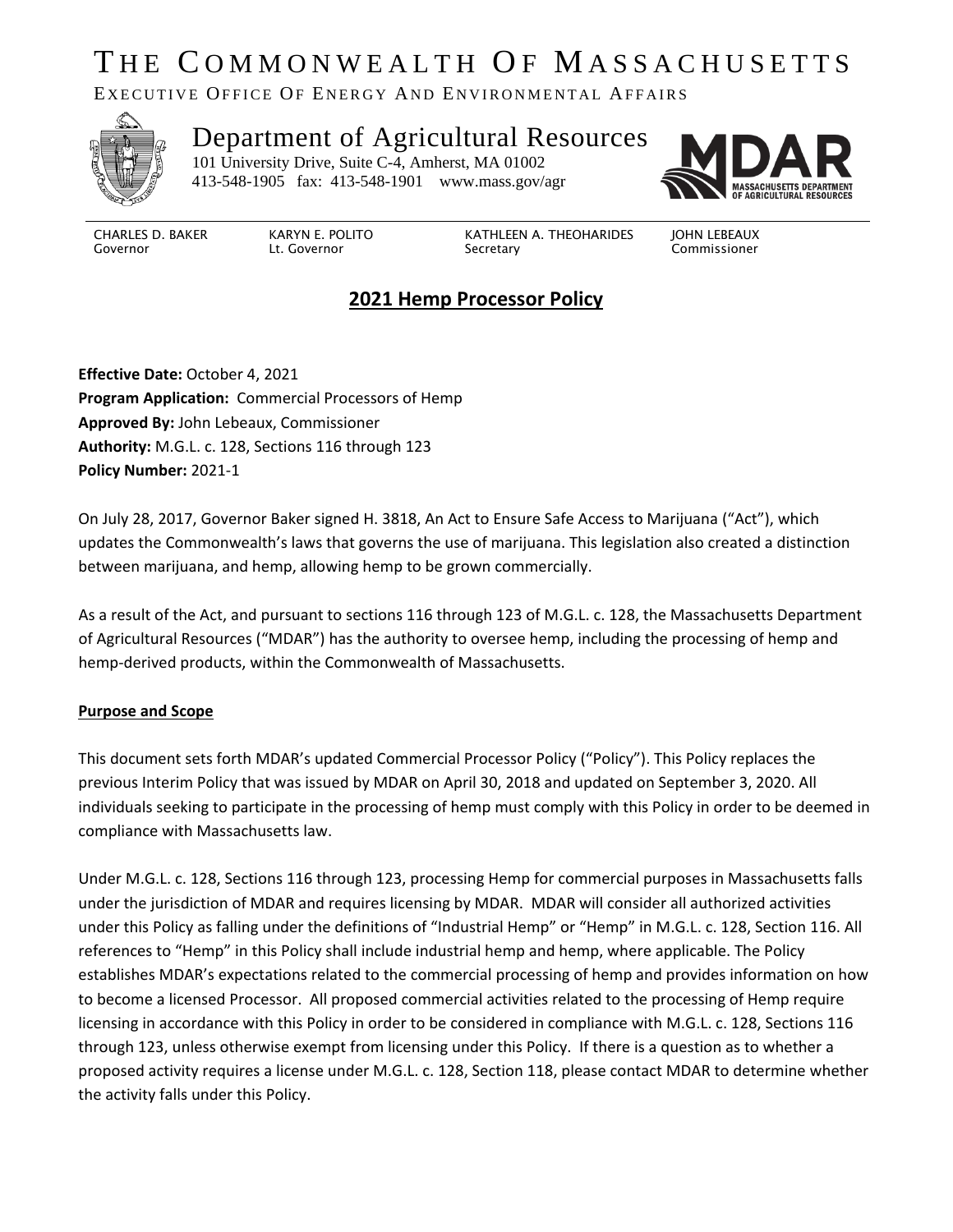#### *Other State and Federal Agencies*

Please note, with the passing of the 2018 Farm Bill, Hemp is now considered an agricultural commodity and the cultivation of Hemp is under the jurisdiction of the Unites States Department of Agriculture ("USDA"). The United States Food and Drug Administration ("FDA") also has jurisdiction over Hemp under the Federal Food, Drug, and Cosmetic Act ("FFDCA") and other related laws from a public health perspective. The FDA has issued regulations which can be found at [https://www.fda.gov/news-events/public-health-focus/fda-regulation-cannabis-and](https://www.fda.gov/news-events/public-health-focus/fda-regulation-cannabis-and-cannabis-derived-products-including-cannabidiol-cbd)[cannabis-derived-products-including-cannabidiol-cbd,](https://www.fda.gov/news-events/public-health-focus/fda-regulation-cannabis-and-cannabis-derived-products-including-cannabidiol-cbd) puts limitations on the types of cannabis-derived (including hemp-derived) products that may be manufactured and sold, in particular products containing the cannabinoid known as "CBD."

In addition, the Massachusetts Department of Public Health ("DPH") has issued FAQs which can be found at: [https://www.mass.gov/info-details/cbd-in-food-manufactured-or-sold-in-massachusetts.](https://www.mass.gov/info-details/cbd-in-food-manufactured-or-sold-in-massachusetts) The DPH FAQs are consistent with the FDA statement, and local boards of health have the authority to enforce public health laws and regulations within a municipality.

Should additional changes be made by the state or federal government, MDAR will make every effort to update all licensees. Please also make sure to review all applicable statutes, regulations, or guidance issued by the United States Food and Drug Administration ("FDA") and any other applicable requirements that may apply to what you are producing, especially if those products contain CBD or are marketed for CBD purposes.

### **Table of Contents**

This Policy contains the following sections:

#### Key Considerations

I. General Information

- A. Definitions
- B. Approved Hemp Products Allowed for Sale in Massachusetts
- C. Hemp Products Not Allowed for Sale in Massachusetts
- D. Application Requirements and Process for a Licensed Hemp Processor
- E. Land Use Restrictions for Licensed Processors
- II. Processor Information
- III. Testing Requirements
- IV. Enforcement

## **Key Considerations**

As noted above, while M.G.L. c. 128, Sections 116 through 123 authorize certain activities related to Hemp in the Commonwealth, such activities may be subject to other state and federal limitations.

• The USDA Final Interim Rule on Hemp Production applies only to the *production or cultivation* of Hemp plants for market.[1](#page-1-0) MDAR's requirements related to *processing* are derived from its authority set forth in M.G.L. c. 128, Section 116 through 123.

<span id="page-1-0"></span><sup>1</sup> https://www.ams.usda.gov/rules-regulations/hemp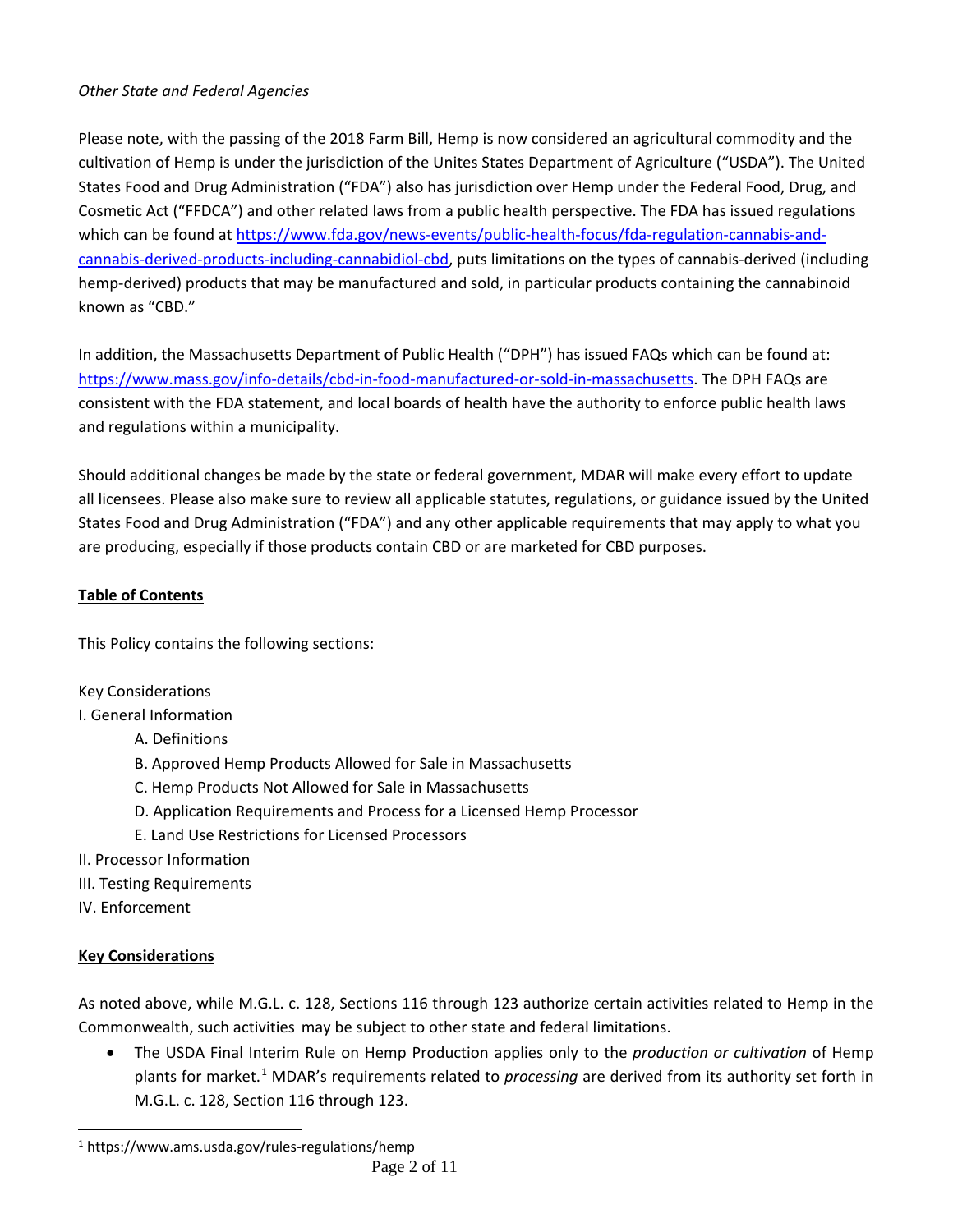- While MDAR has jurisdiction to license the processing of Hemp, other local, state or federal agencies may also have requirements that apply to Hemp processors. All Hemp processors should carefully review local bylaws, ordinances, and other municipal, state, and federal requirements in order to ensure compliance. Failure to maintain compliance with other applicable laws may result in the loss of your processor license.
- it is important for any entity that would like to process Hemp to:
	- o Review the products that are allowed for sale in Massachusetts as this might impact your business plan.
	- o Review the testing requirements, as some testing may need to be conducted during the cultivation period. Processors will need to coordinate with Growers in order to ensure compliance with the testing requirements.
	- o Review all applicable statutes, regulations, or guidance issued by the FDA and any other applicable requirements that may apply to what you are producing, especially if those products contain CBD or are marketed for CBD purposes. This also includes understanding any limitations on any products that have been imposed by FDA, DPH and your local board of health.
	- $\circ$  Review the policy relative to the sale of products in Massachusetts that contain CBD.<sup>[2](#page-2-0)</sup>
- MDAR does not allow raw plant material to be packaged, labeled and made ready for sale to the end consumer except to a Person licensed by the Cannabis Control Commission ("CCC") for sale in a marijuana establishment and in accordance with any guidance or regulation promulgated by the CCC as authorized by M.G.L. c. 94G, Sections 4 and 12. Raw plant material includes but is not limited to the following:
	- o Flower
	- o Whole Plant
	- o Leaves

# **I. GENERAL INFORMATION**

#### **A. Definitions**

As used in this Policy, the following words shall have the following meanings:

Cannabidiol or CBD: One of the several compounds produced by cannabis plants that have medical effects.

Cannabinoids: Any of several compounds produced by cannabis plants that have medical and psychotropic effects. This includes but is not limited to CBD and THC.

Cannabinoid profile: The amounts expressed as the dry weight percentages, of delta-ninetetrahydrocannabinol, Cannabidiol, tetrahydrocannabinolic acid and cannabidiolic acid in a Hemp product.

Commercial: Processing Hemp for market.

Crop: Any plant(s) grown for the purposes of being Hemp.

Extractor: A Processor that creates Hemp products directly from the Hemp plant. The Extractor will produce items such as fiber, seed, or oil from the plant.

<span id="page-2-0"></span>Page 3 of 11 <sup>2</sup> https://www.mass.gov/policy-statement/sale-of-hemp-derived-products-in-the-commonwealth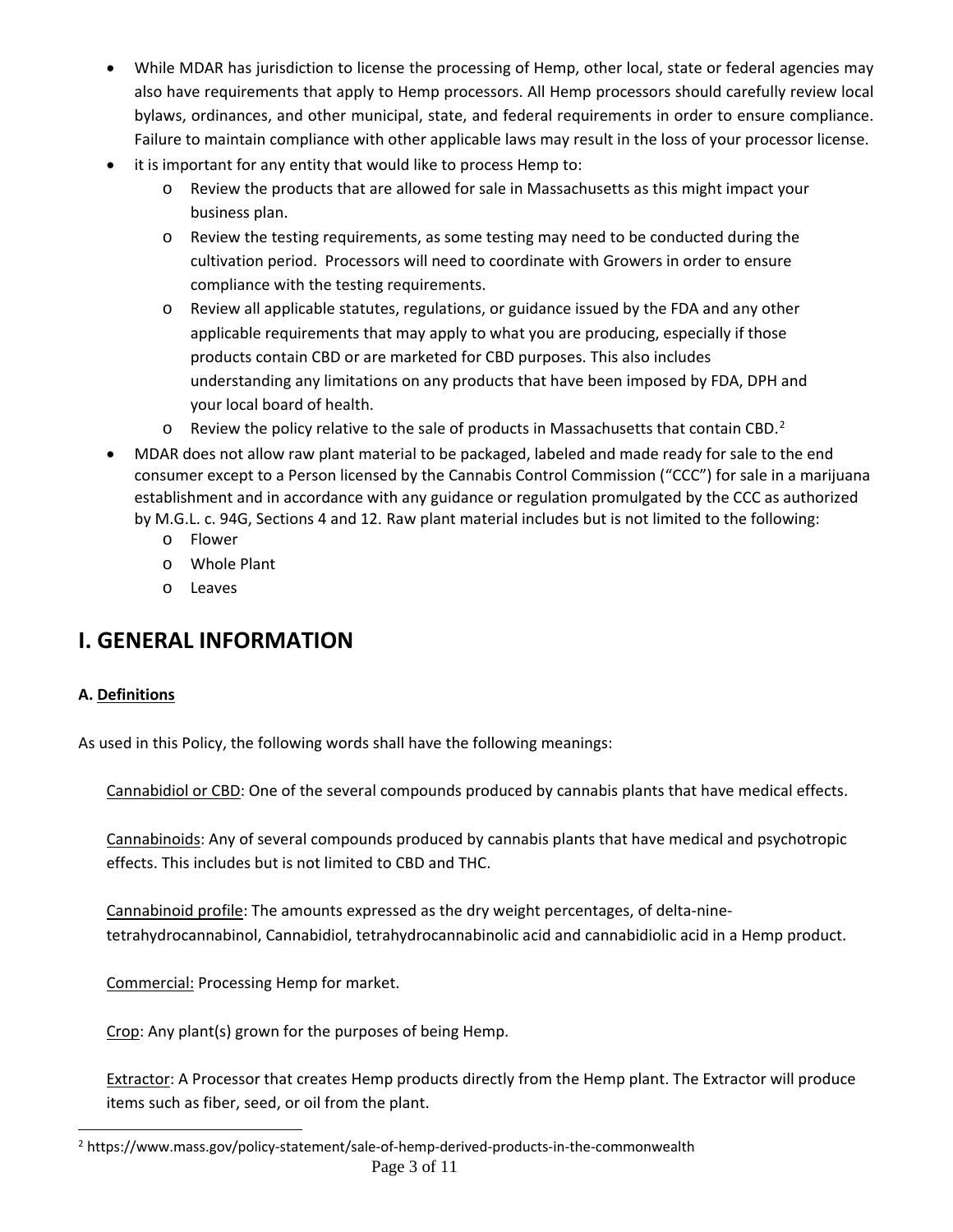Grower: A person that cultivates Hemp.

Hemp: The plant *Cannabis sativa* L. and any part of that plant, including the seeds thereof and all derivatives, extracts, cannabinoids, isomers, acids, salts, and salts of isomers, whether growing or not, with a delta-9 tetrahydrocannabinol concentration of not more than 0.30 percent on a dry weight basis as defined by the Agricultural Improvement Act of 2018, Pub.L. 115-334, as amended.

Hemp Certificate: Documentation stating that MDAR has sampled and tested the Crop and determined that the Crop demonstrates that it is at 0.3% THC or below.

Hemp Extract: A product other than hemp itself, which contains or is derived from hemp. Hemp Extracts may be in dry, liquid, or semisolid form, and may be obtained through use of solvents or physical processes and may include "concentrates," "distillates," "isolates," "infusions," "juices," "oils," "resins," or "rosins" etc. Hemp Extracts of any type do not include synthesized cannabinoids such as delta-8 THC.

Manufacturer: A Processor that creates an end product that is packaged, labeled and ready for sale from Hemp including but not limited to cloth, infused products, or building products.

MDAR: Massachusetts Department of Agricultural Resources.

Person: A natural person, corporation, association, partnership or other legal entity.

Processor: A person that converts Hemp into a marketable form. A Processor may be either an Extractor, a Manufacturer or both.

Produce or Production: To grow Hemp plants for market, or for cultivation for market, in the United States.

Producer: A person who produces Hemp.

Licensee: The holder of a License from MDAR.

License: Authorization that is provided by MDAR to the Licensee following the review and approval of an application containing the required information.

Retail: The offering of goods or services to a consumer for profit. For the purposes of this policy, Retail shall not include the sale of Hemp when such sale takes place exclusively between a Grower, Grower/Processor, or Processor licensed by MDAR pursuant to M.G.L. c. 128, Section 118.

THC: Delta-9-tetrahydrocannabinol.

THCa: Tetrahydrocannabinolic acid, which converts to THC when decarboxylated.

Total THC: means the total available THC as measured after decarboxylation or derived from the sum of the THC and THCa content using the following formula: delta-9 THC + (THCa \* 0.877).

Page 4 of 11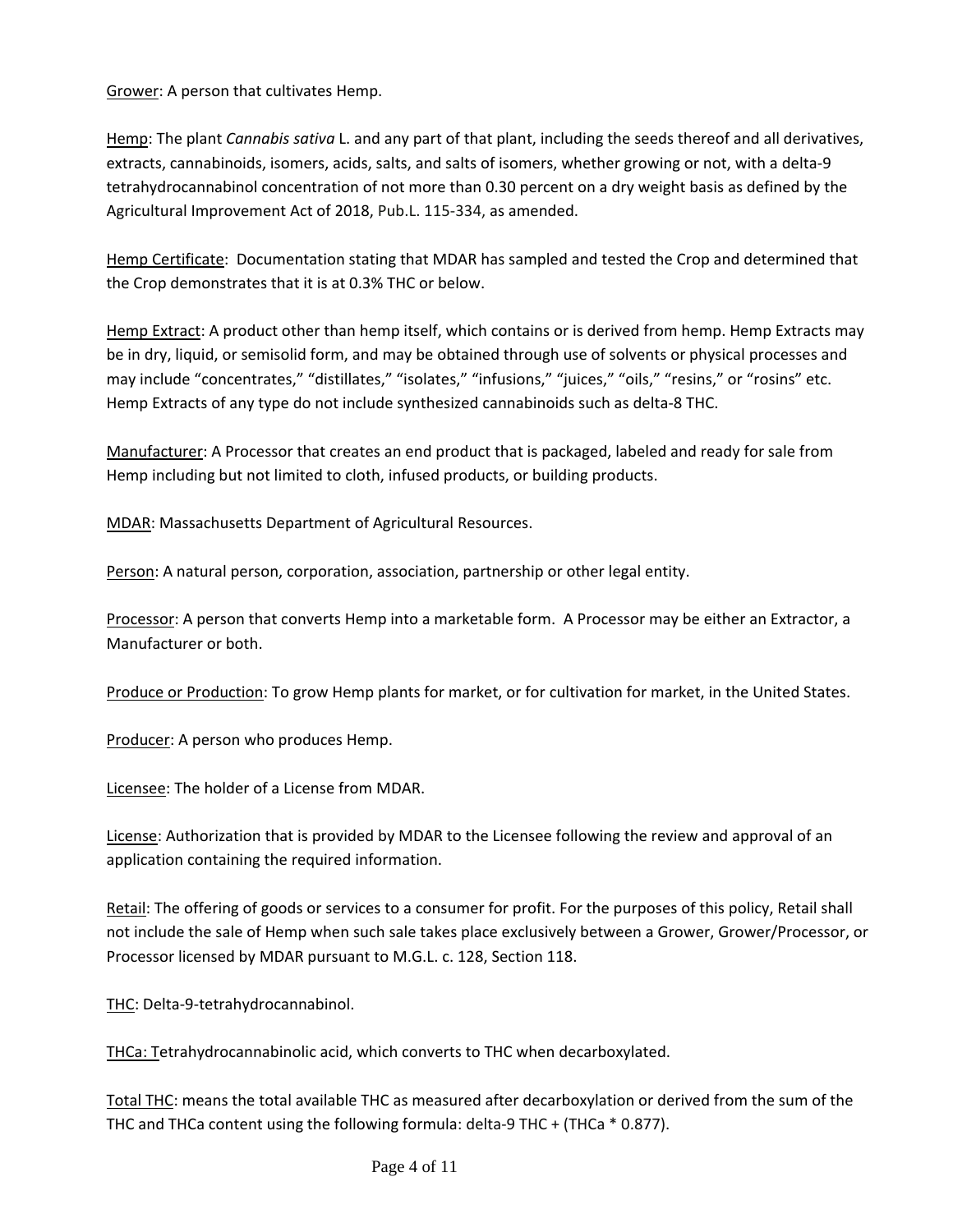#### **B. Hemp Products for sale in Massachusetts**

Before becoming a processor in Massachusetts, it is very important to understand what products are allowed for sale in Massachusetts as this may dictate what a Processor decides to extract or manufacture. Below is a list of products that are allowed and not allowed pursuant to M.G.L. c. 128, Section 117(c) and under FDA and DPH guidance:

Approved Hemp Products that are allowed for sale in Massachusetts:

- Hemp seed
- Hemp seed oil
- Hulled Hemp
- Hemp seed powder
- Hemp protein
- Clothing
- Building material
- Items made from Hemp fiber
- Flower from a Massachusetts licensed Grower to another Massachusetts licensed Grower or Processor
- Packaged and labeled hemp flower or plant material to a Person licensed by the CCC and in accordance with any guidance or regulation promulgated by the CCC as authorized by M.G.L. c. 94G, Section 12.
- Hemp-derived CBD products to a Person licensed by the CCC and in accordance with any guidance or regulation promulgated by the CCC as authorized by M.G.L. c. 94G, Section 12.
- Hemp-derived CBD extract or distillate to a Person licensed by the CCC and in accordance with any guidance or regulation promulgated by the CCC as authorized by M.G.L. c. 94G, Section 12.

#### Pursuant to DPH and as set forth in the Sale of Hemp-Derived Policy issued by MDAR on June 12, 2019, the following Hemp Products are prohibited for sale in Massachusetts:

- Food containing CBD derived from Hemp;
- Any product containing CBD derived from Hemp that makes therapeutic/medicinal claims;
- Any product that contains Hemp as dietary supplement;
- Animal feed that contains any Hemp products;<sup>[3](#page-4-0)</sup>Unprocessed or raw plant material, including the flower, that is meant for end use by a consumer except to a Person licensed by the CCC and in accordance with any guidance or regulation promulgated by the CCC as authorized by M.G.L. c. 94G, Section 12.

#### **C. Application Requirements and Process for a Licensed Hemp Processor**

Any Person proposing to engage in the processing of Hemp must obtain a license issued by MDAR, depending on the type of activity.

1. Licenses are required for Processors prior to engaging in any activity authorized by M.G.L. c. 128, Sections 118 through 123 or this Policy. A Processor is separated into two different categories: Extractor; and/or Manufacturer. Each applicant for a Commercial Hemp Processor license shall submit to MDAR a complete application, which includes the following information:

<span id="page-4-0"></span><sup>3</sup> *See*, [https://www.aafco.org/Portals/0/SiteContent/Announcements/Guidelines\\_on\\_Hemp\\_in\\_Animal\\_Food\\_May\\_1\\_2019.pdf.](https://www.aafco.org/Portals/0/SiteContent/Announcements/Guidelines_on_Hemp_in_Animal_Food_May_1_2019.pdf)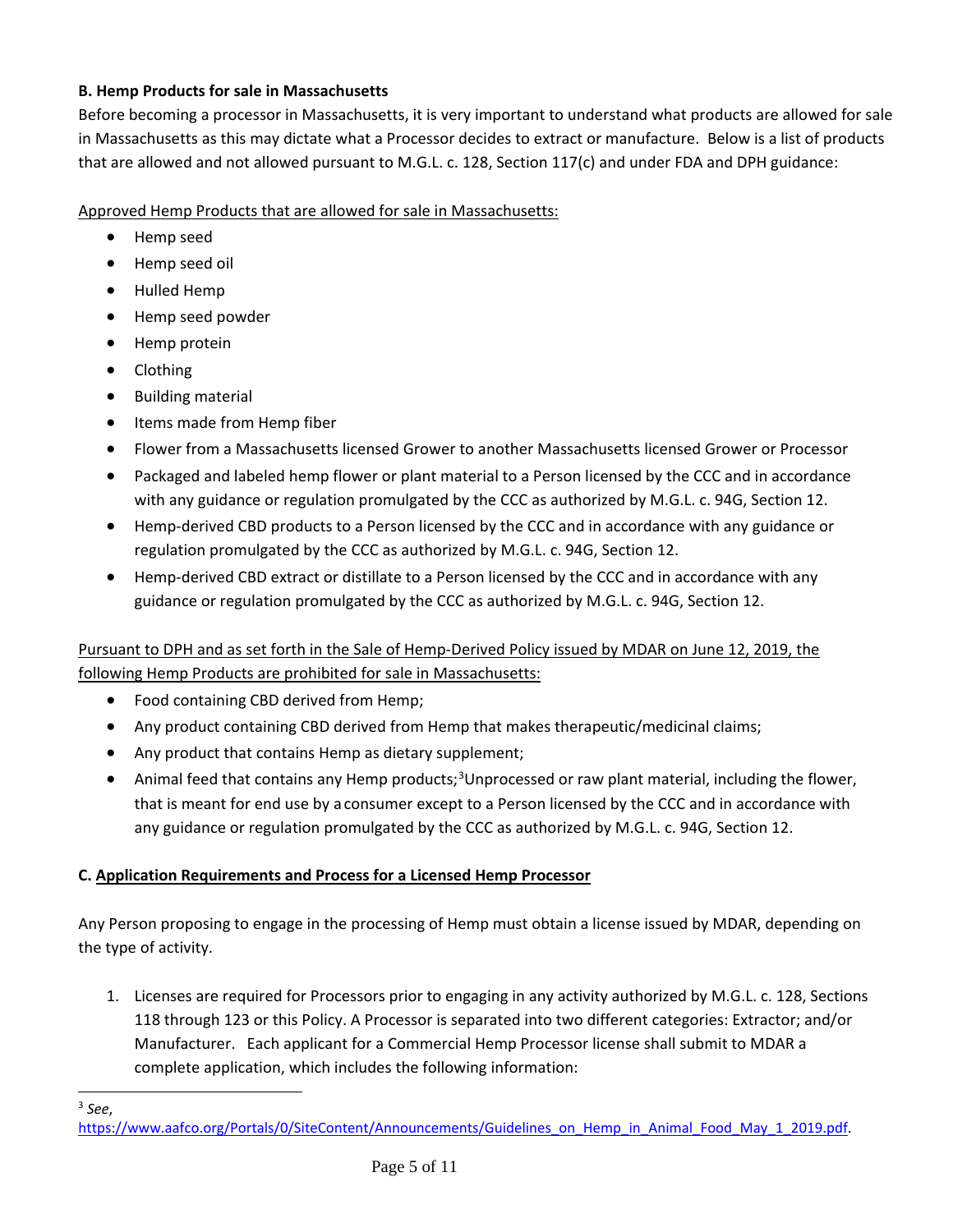- i. Full name and address of applicant(s);
- ii. Name and address of the Hemp operation;
- iii. GPS coordinates provided in decimal degrees taken at the approximate center of the building entrance; A map of the processing area illustrating clear boundaries;
- iv. Written consent by the applicant to MDAR to conduct inspections, sampling, and testing under the terms of this policy;
- v. A non-refundable application fee in an amount which shall be established by the commissioner and;
- vi. Any other information reasonably requested by MDAR to fulfill its oversight obligations pursuant to M.G.L. c. 128, Sections 118 through 123.

Applications are available at the following website: [https://www.mass.gov/how-to/ma-industrial-hemp](https://www.mass.gov/how-to/ma-industrial-hemp-program-licensing)[program-licensing.](https://www.mass.gov/how-to/ma-industrial-hemp-program-licensing) In addition to the application form, each applicant shall submit a nonrefundable application fee. If the application fee does not accompany the application, the license application will be deemed incomplete and will not be processed until such time as the fee is received. If an application is approved, an additional license fee shall also be required prior to issuance of Processor license. All licenses will expire on December  $31<sup>st</sup>$  of the year it was issued.

If an entity licensed through the CCC seeks to obtain hemp from a Licensed Hemp Processor or Producer and manufacture finished products using Hemp the CCC Licensee is not required to obtain a license through MDAR provided the finished products are not labeled or marketed as Hemp. If a CCC Licensee wants to manufacture finished products that are packaged and labeled as hemp or hemp-derived, the CCC Licensee must obtain a MA Hemp Processor License from MDAR. Licensed Hemp processing facilities may not be co-located with marijuana operations to ensure compliance with state and federal law.

Upon the approval of an application for a Processor license, MDAR will notify the state and local police as well as local fire department in the municipality where the Hemp will be processed. This notification will include the address and GPS coordinates of the processing facility. MDAR will also notify the chief administrative or executive officer<sup>[4](#page-5-0)</sup> in the municipality where Hemp will be processed in order to answer any questions or concern that they may have. The licensee's address and security schematic or global positioning system coordinates that are provided to the chief administrator/executive offer, police, and fire shall not be subject to public disclosure as set forth in M.G.L. c 128, Section 118 and any transmittal of this information from MDAR shall include the fact that it is exempt from public disclosure by statute.

2. Grower/Processor Dual License: A Person proposing to participate in growing and processing activities may apply for a Grower/Processor license and fill out the appropriate application form and submit the appropriate application and license fees. Anyone applying for a Dual Grower/Processor license will be required to follow both the 2020 Hemp Processor Policy and the Hemp Producer Regulations.

<span id="page-5-0"></span><sup>4</sup> "Chief administrative officer," when used in connection with the operation of municipal governments, shall include the mayor of a city and the board of selectmen in a town unless some other local office is designated to be the chief administrative officer under the provisions of a local charter…'Chief executive officer', when used in connection with the operation of municipal governments shall include the mayor in a city and the board of selectmen in a town unless some other municipal office is designated to be the chief executive officer under the provisions of a local charter." *See* M.G.L. c. 4, Section 7.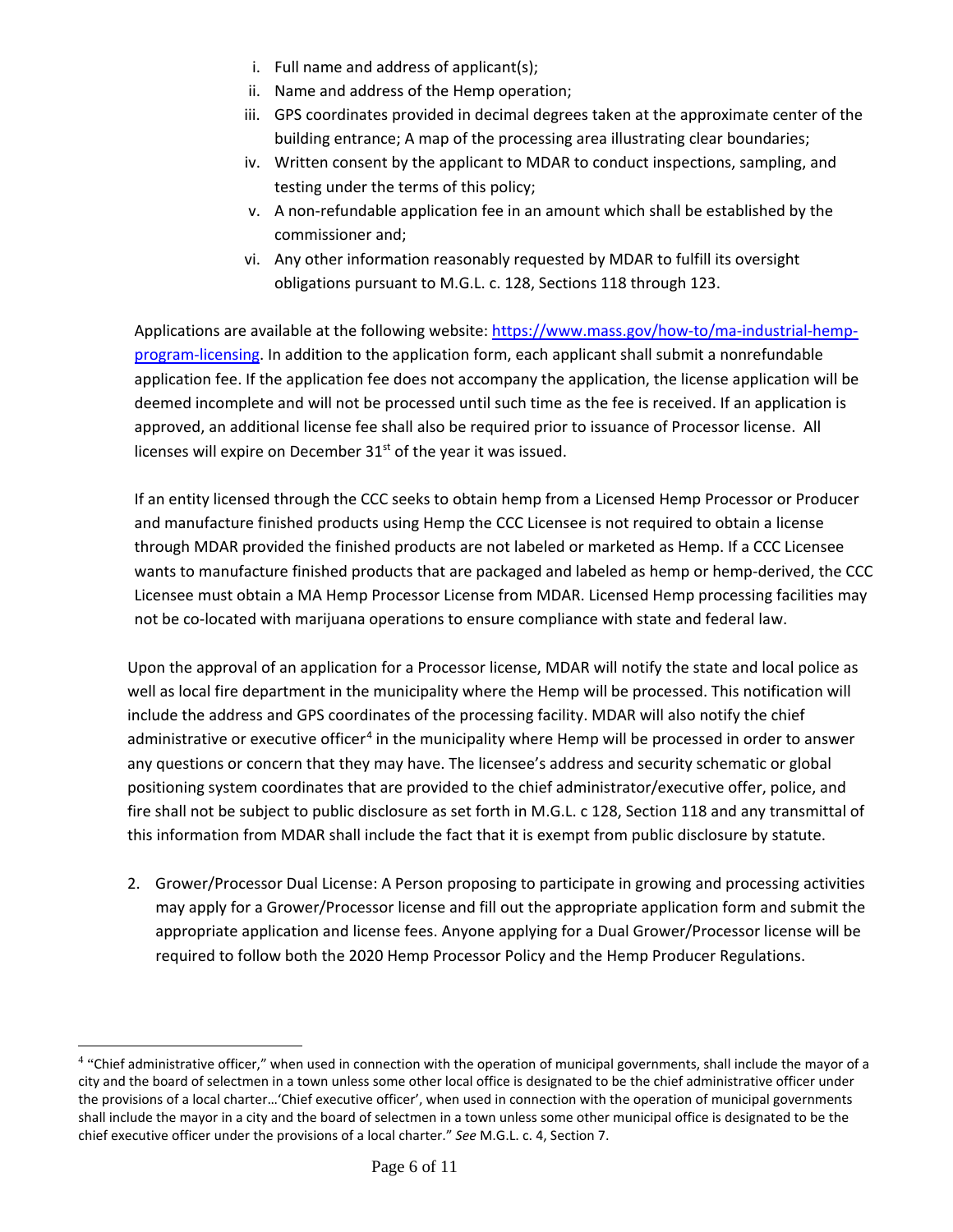Fee Schedule applicable to Processor Licenses<sup>[5](#page-6-0)</sup>

| <b>License Type</b>     | <b>Application Fee</b> | License Fee    |
|-------------------------|------------------------|----------------|
| Processor (Extractor,   | \$100 non-refundable   | \$300 (annual) |
| Manufacturer or both)   | (annual)               |                |
| Grower                  | \$100 non-refundable   | \$300 (annual) |
|                         | (annual)               |                |
| Dual Grower & Processor | \$100 non-refundable   | \$500 (annual) |
|                         | (annual)               |                |

## 3. Approval/Denial of License Application; Renewal

Pursuant to M.G.L. c. 128, Section 119, MDAR shall grant or deny a license application after reviewing and ensuring all statutory and Policy requirements have been met. Any applicant denied a license or license renewal may appeal no later than twenty-one (21) days after receipt of the notice of the licensure action pursuant to M.G.L. c. 128, section 123. A request for an appeal should be submitted in writing to MDAR. An adjudicatory hearing shall be conducted in accordance with M.G.L. c. 30A.

#### 4. Approval

If approved, MDAR may issue a license that will contain, at a minimum, the following:

- Full name and address of the applicant(s);
- Name and address of the Hemp operation;
- MDAR issued license number;
- Signature of MDAR representative;
- A written finding that the Processor has complied with M.G.L. c. 128, Section 116-123 and licensure is in the best interest of the Commonwealth; and
- Expiration date (all licenses will expire on December  $31<sup>st</sup>$  of the year issued).

In the event of any change to the information provided to MDAR in the license application, including the growing location, the Licensee shall immediately notify MDAR. Once notified, MDAR will review the change to determine whether a new license application or an amendment to an existing license will be required. A licensee shall not implement any proposed changes without prior written approval from MDAR.

#### 5. Denial

Pursuant to M.G.L. c. 128, Section 119(b), MDAR "shall deny an application for a license filed pursuant to section 118 if the applicant: (i) fails to satisfy the minimum qualifications for licensure pursuant to sections 116 to 123, inclusive; or (ii) for good cause shown." Good cause to deny an application may include, but not be limited to the following: failure to comply with this Policy or other statutes or regulations that govern the operation, problematic site location, or failure to provide additional information reasonably requested by MDAR.

<span id="page-6-0"></span><sup>&</sup>lt;sup>5</sup> These fees will be promulgated as part of 801 C.M.R. 4.00, in consultation with the Executive Office for Administration and Finance. Until further notice, applicants shall pay the fees listed above.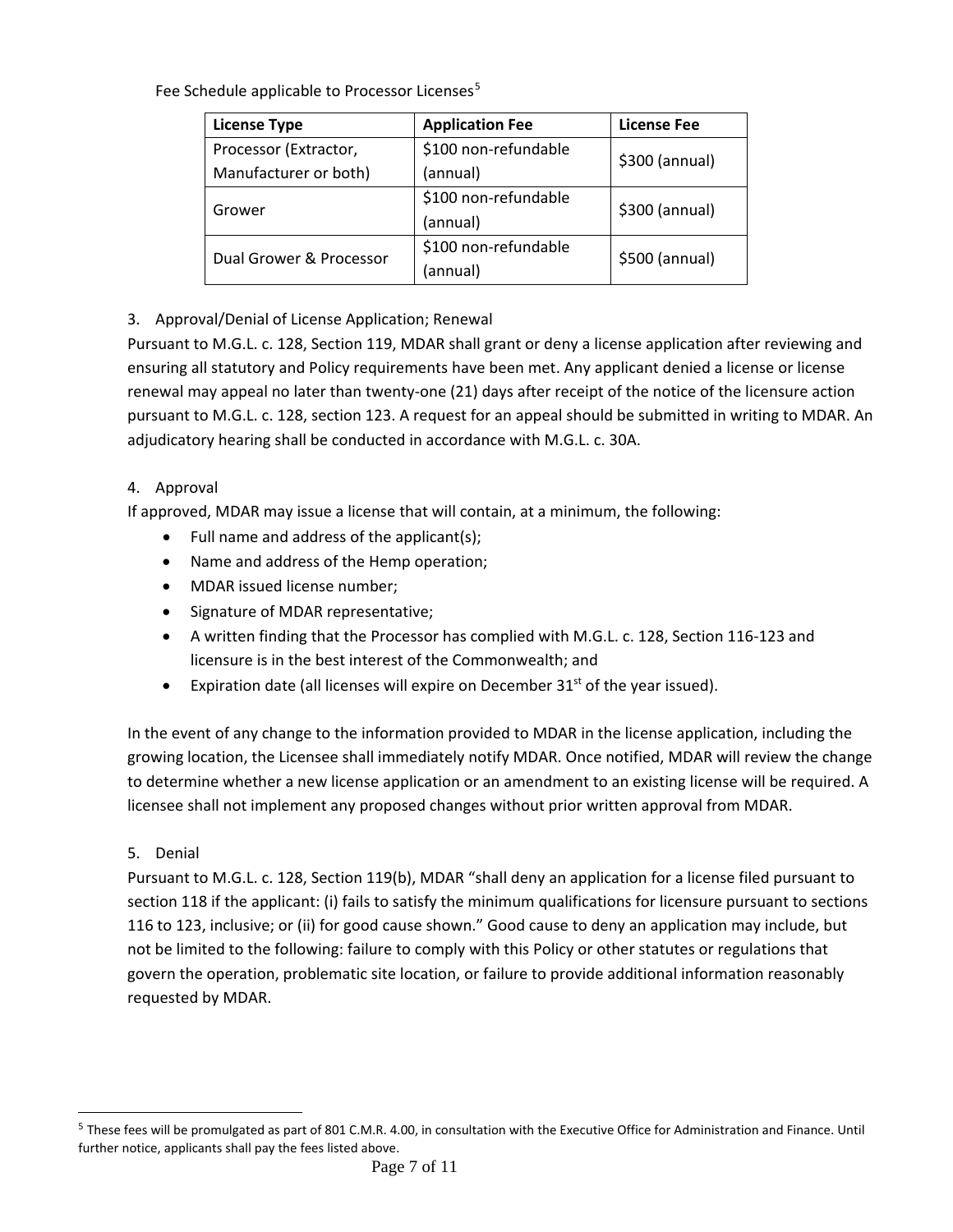#### 6. Renewal

All Processors will be required to submit a license renewal application prior to the expiration date of their current license. In order to ensure that MDAR has ample time to review and issue the renewal, renewal applications must be submitted to MDAR between October  $1<sup>st</sup>$  and December 31 $<sup>st</sup>$ . MDAR will review all</sup> renewal applications in accordance, with M.G.L. c. 128, Sections 116 through 123 and all regulations, policies, and guidance that may be in effect at the time the renewal application is submitted. MDAR will also evaluate the Processor's previous activities as a Processor. MDAR may deny a renewal under the Section 119(b) if it determines the Processor has not complied with this Policy or other statutes or regulations that govern the operation.

#### **D. Land Use Restrictions for Licensed Processors**

- Property that is subject to an Agricultural Preservation Restriction ("APR") may be eligible to participate in the Hemp Program. Please review the following guidance issued by MDAR for mor[e information.](https://www.mass.gov/service-details/hemp-and-marijuana-production-on-apr-and-farm-viability-protected-lands)
- If the total number of acres you intend to use to grow or process your Crop is less than two (2) acres, you may not be afforded any zoning enforcement protections afforded to commercial agricultural activities under M.G.L. c. 40A, Section 3. All activities are subject to local zoning, subject to M.G.L. c. 40A, Section 3.

# **II. PROCESSOR INFORMATION**

Processors are divided into two different categories based upon their activities:

- Extractor: Processor that creates Hemp products directly from the plant. The Extractor will produce items such as fiber, seed, oil, or other Hemp Extracts from the plant.
- Manufacturer: Processor that creates a finished Hemp product that is packaged, labeled and ready for sale including but not limited to cloth, infused products and building materials.

It is the responsibility of the Processor to understand any limitations on the types of products for which Hemp may be used. This includes understanding both the processing, labeling, and marketing requirements and any applicable limitations through a careful review of all applicable statutes, regulations, or guidance issued by the FDA and any other applicable requirements that may apply, especially if those products contain CBD or are marketed for CBD purposes. This also includes understanding any limitations on any products that have been imposed by the local board of health.

It is the responsibility of the Processor to ensure that any testing requirements that are required to be done prior to or during the cultivation period have been conducted. The Processor will need to communicate and coordinate with the Grower to ensure the testing has been completed.

There are different duties and responsibilities as described below depending on the type of Processor activity. A Processor can be both an Extractor and a Manufacturer.

- 1. Duties and Responsibilities of the Extractor:
	- a. Any Hemp or Hemp Extract used for processing shall only be obtained from a Producer or Processor licensed by MDAR, USDA, under a USDA-approved plan from a jurisdiction outside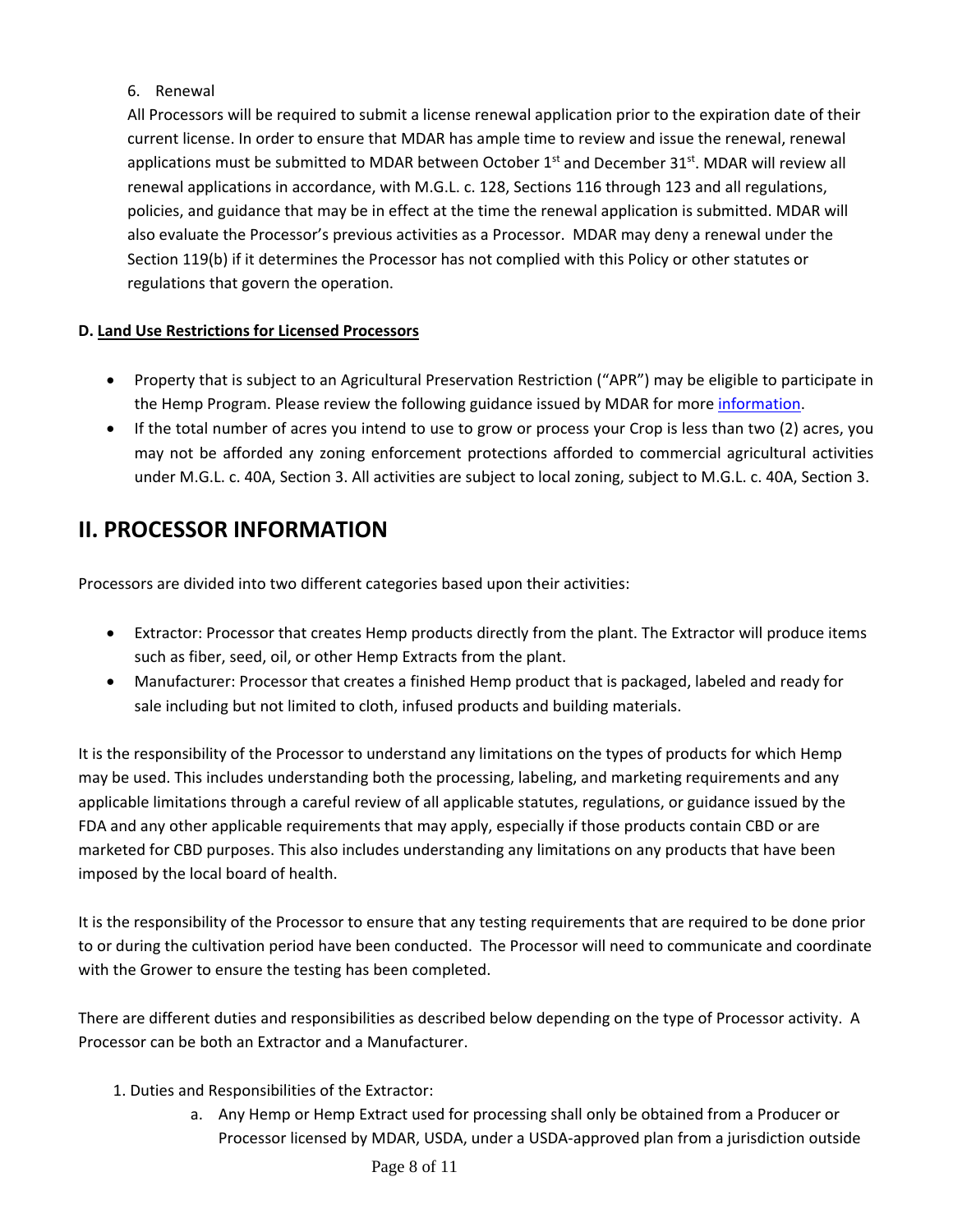the Commonwealth, or as otherwise authorized under federal law relating to the importation of Hemp and accompanied by all the required paperwork. Hemp may not be obtained from any jurisdiction within the United States that does not have a USDA-approved plan unless the Hemp was produced under a USDA-issued license.

- b. An Extractor must ensure that any Hemp or Hemp Extract received for processing complies with the testing requirements set forth by MDAR, including that it meets all THC limitations, and any other applicable testing requirements or standards set by local, state, or federal law.
- c. At the time of receipt, the Extractor shall assign the Hemp or Hemp Extract a lot number and maintain records relative to the receipt of the raw material used for Processing. The records shall be kept for a minimum of three (3) years and include, but not be limited to:
	- i. Date of receipt
	- ii. Quantity of Hemp or Hemp Extract received
	- iii. Source information, including location of origin for the Hemp or Hemp Extract, and name, location, license and contact information for the Hemp Producer or Processor from whom the Hemp or Hemp Extract was obtained.
	- iv. Lot number assigned by Extractor for any Hemp or Hemp Extract used for Processing
	- v. Lab reports demonstrating that all Hemp or Hemp Extract obtained for Processing contains less than 0.3% total THC, has met all contaminant limitations, and any other testing requirements or standards set by local state or federal law.
- d. An Extractor shall keep records for each batch processed. The records shall be kept for a minimum of three (3) years and shall include, but not be limited to:
	- i. Date of extraction
	- ii. Batch number, including the lot number
	- iii. Extraction method used
	- iv. Amount created
	- v. What raw material was used for Processing (grain, seed, fiber, oil, flower, etc.) and quantity used
	- vi. Lab testing results demonstrating that all Hemp Extracts produced contain less than 0.3% total THC, all contaminant limitations have been met, and any other testing requirements or standards set by local state or federal law.
- 2. Duties and Responsibilities of the Manufacturer
	- a. Any Hemp or Hemp-derived product used for manufacturing finished products shall only be obtained from a Producer or Processor licensed by MDAR, USDA, under a USDA-approved plan from a jurisdiction outside the Commonwealth, or as otherwise authorized under federal law relating to the importation of Hemp and accompanied by all the required paperwork. Hemp may not be obtained from any jurisdiction within the United States that does not have a USDA-approved plan unless the Hemp was produced under a USDA-issued license.
	- b. A Manufacturer must ensure that any Hemp or Hemp Extract received for Processing complies with the testing requirements set forth by MDAR, including that it meets all THC limitations, and any other applicable testing requirements or standards set by local, state, or federal law.
	- c. At the time of the receipt, the Manufacturer shall assign the Hemp or Hemp Extract a lot number and maintain records relative to the receipt of the raw material used for Processing. The records shall be kept for a minimum of three (3) years and include, but not be limited to:
		- i. Date of receipt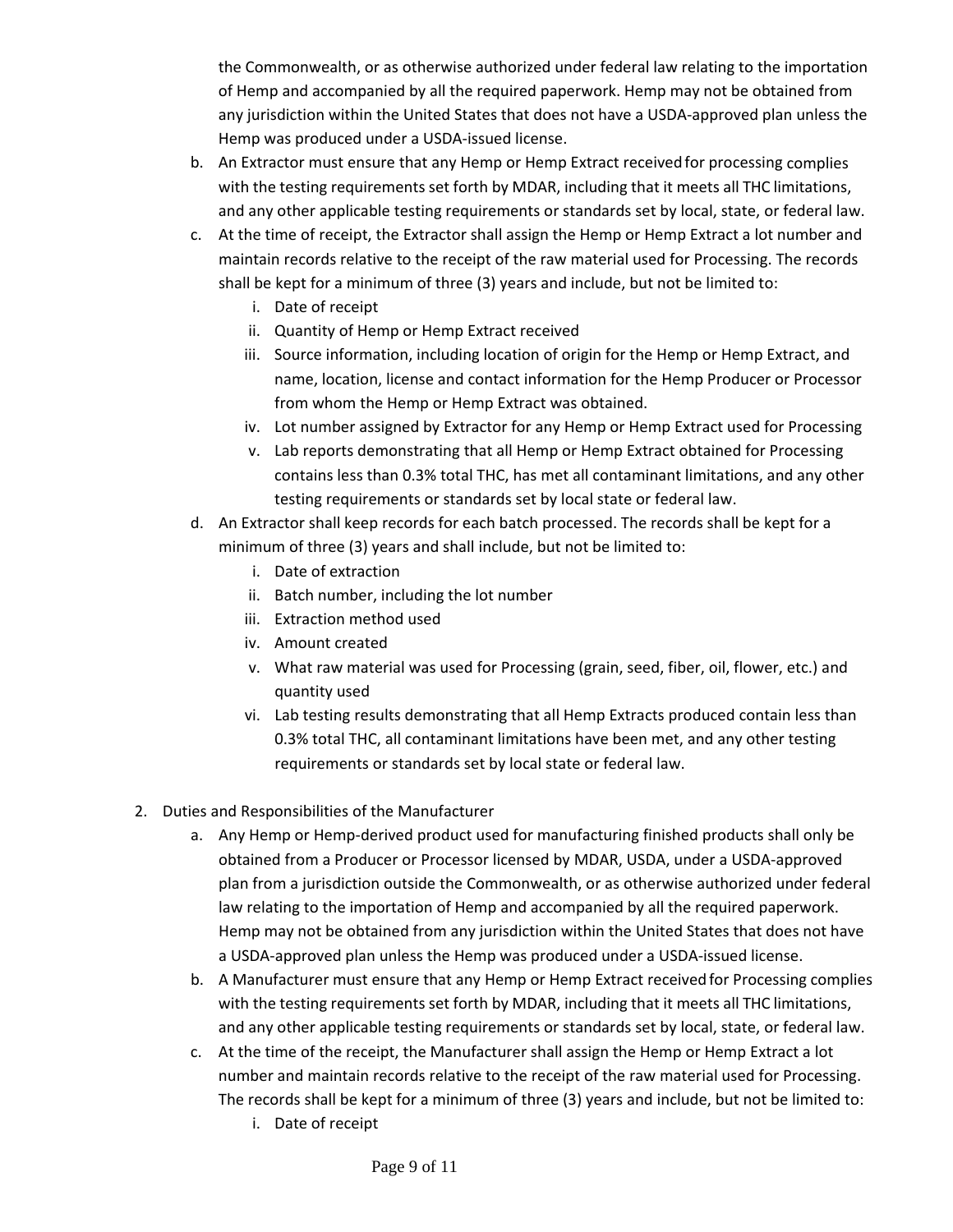- ii. Amount received
- iii. Source information, including location of origin for the Hemp or Hemp Extract, name, location, license and contact information for the Hemp Producer or Processor from whom the Hemp or Hemp Extract was obtained.
- iv. Lab testing results demonstrating that the Hemp or Hemp Extract used for Manufacturing finished products complies with the testing requirements set forth by MDAR, including that it meets all THC limitations, and any other applicable testing requirements or standards set by local, state, or federal law.
- d. When the Manufacturer produces a finished product, records shall be kept for a minimum for three (3) years for each batch of the finished product. The records shall include, but not be limited to:
	- v. Date of production
	- vi. Batch number (must include lot number)
	- vii. Name and type of product
	- viii. Amount produced
	- ix. Lab reports demonstrating that the finished product contains less than 0.3% total THC, has met all contaminant limitations, and any other testing requirements or standards set by local state or federal law.
- 3. Labeling Requirements for the Manufacturer
	- a. Manufacturers shall ensure that any products intended for human consumption (including but not limited to inhalation, ingestion, or topical application), are labeled in clear, legible wording no less than 1/16 inch in size on each container.
	- b. Labels shall be firmly affixed and shall include the following:
		- i. Manufacturer name, license number and address
		- ii. Cannabinoid profile (must include THC and CBD concentrations)
		- iii. Batch number
		- iv. State of origin for the Hemp or Hemp Extract used.
		- v. Statement: "This product derived from Hemp has not been tested, analyzed, or approved by the Massachusetts Department of Agricultural Resources or the FDA."
		- vi. Ingredients
		- vii. Allergen warnings, as needed

#### V. Testing Requirements

MDAR is utilizing the same testing requirements as the CCC for Hemp-derived products. While the CCC does not have jurisdiction over Hemp and will have no role in the testing of Hemp or Hemp-derived products, Hemp Processors must have products tested according to the *Protocol for Sampling and Analysis of Finished Medical Marijuana Products and Marijuana-infused Products.* These testing protocols are available on the website at [https://masscannabiscontrol.com/wp-content/uploads/2021/06/202105\\_Protocol\\_for\\_Sampling\\_Analysis.pdf.](https://masscannabiscontrol.com/document/protocol-for-the-sampling-and-analysis-of-finished-marijuana-products-and-marijuana-products-for-marijuana-establishments-medical-marijuana-treatment-centers-and-colocated-marijuana-operations-imp/) If test results exceed the limits set forth in the Testing Guidelines for heavy metal, biological, solvents (if used), or cannabinoids then MDAR must be notified. Failure to notify MDAR may result in the loss of your license. Testing for pesticide residue is not required at this time.